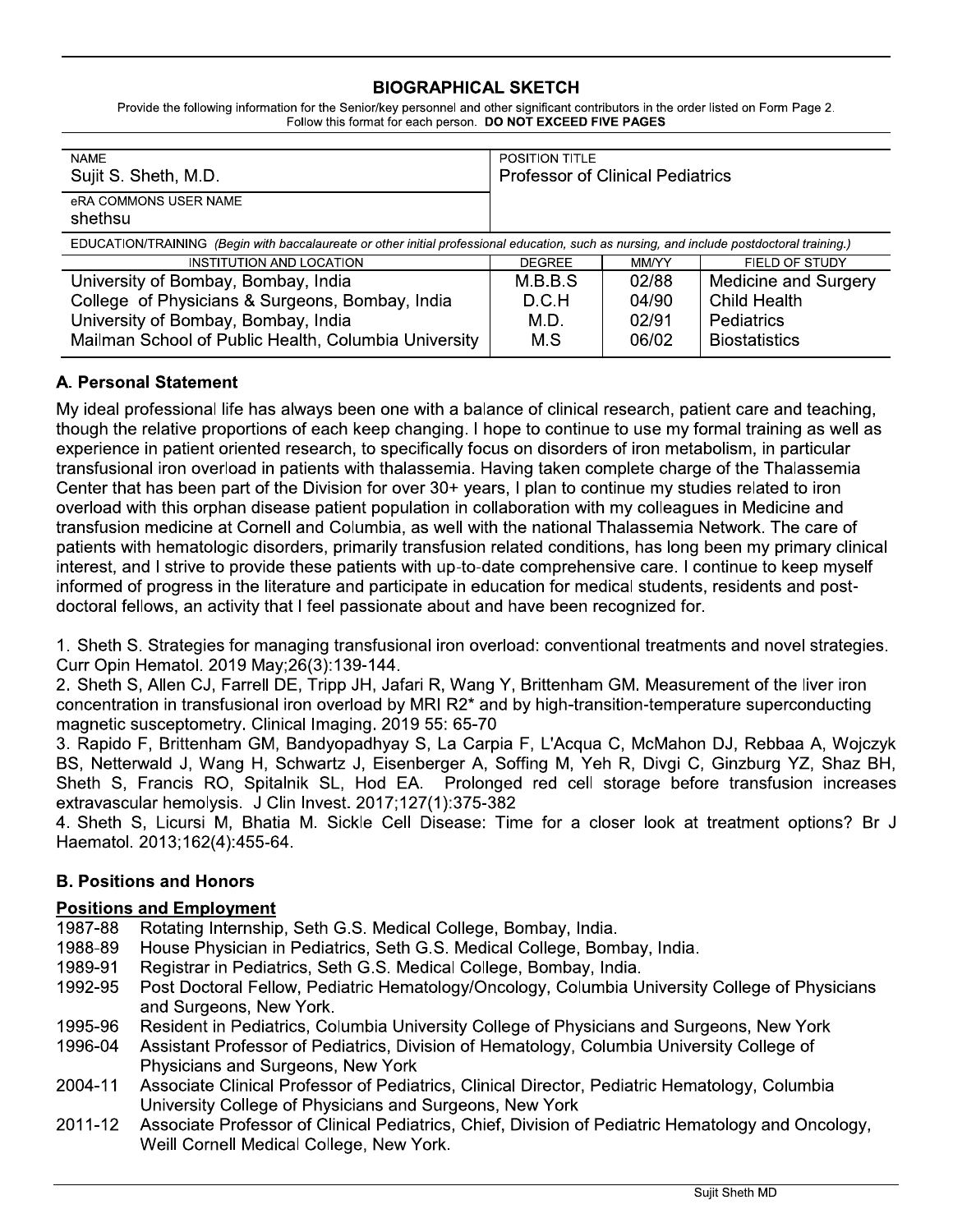Professor of Clinical Pediatrics, Chief, Division of Pediatric Hematology and Oncology, Weill  $2012 -$ Cornell Medical College, New York.

# **Honors**

| 1993-95    | The Metropolitan Fund Fellowship, Columbia University          |
|------------|----------------------------------------------------------------|
| 1999, 2009 | Department of Pediatrics Excellence in Resident Teaching award |
| 2014       | DeWitt Clinton Mason Award for Community Service               |
| 2015       | Harold Weill Professorship at Weill Cornell Medical College    |

#### **Other Experience and Professional Memberships**

Ad Hoc Reviewer for FDA Orphan Drug Program Member American Society of Hematology

### **C. Contribution to Science**

While I consider my contributions to clinical care and education to be significant, I have had ongoing activity in the research arena throughout my career. This has been patient-oriented clinical research, primarily focused in the area of hematologic disorders requiring regular transfusions.

- Patients with thalassemia major become red cell transfusion dependent beginning in infancy. Similarly, a 1. proportion of patients with sickle cell disease may require regular transfusions to prevent complications such as stroke. While these transfusions ameliorate symptoms and may prevent complications, there is significant potential for morbidity. With the safety of the blood supply having improved so greatly, iron overload and its organ toxicity is the most significant complication. My primary research interest has been to facilitate the improved monitoring and treatment of iron overload. I have worked on developing/enhancing non-invasive magnetic techniques for measuring tissue iron in order to better tailor chelation for individual patients, including methods using magnetic resonance and magnetic susceptometry. I am also currently involved in clinical trials of chelators, both novel and current, to improve iron overload related outcomes in regularly transfused patients.
	- a. Sheth S, Allen CJ, Farrell DE, Tripp JH, Jafari R, Wang Y, Brittenham GM. Measurement of the liver iron concentration in transfusional iron overload by MRI R2\* and by high-transition-temperature superconducting magnetic susceptometry. Clinical Imaging. 2019 55: 65-70
	- b. Jafari R, Sheth S, Spincemaille P, Nguyen TD, Prince MR, Wen Y, Guo Y, Deh K, Liu Z, Margolis D, Brittenham GM, Kierans AS, Wang Y. Rapid automated liver quantitative susceptibility mapping. J Magn Reson Imaging. 2019
	- c. Tang H, Jensen JH, Sammet CL, Sheth S, Swaminathan SV, Hultman K, Kim D, Wu EX, Brown TR, Brittenham GM (2014). MR characterization of hepatic storage iron in transfusional iron overload. Journal of Magnetic Resonance Imaging, 39(2):307-16.
	- d. Sheth S (2014). Iron chelation: an update. Current Opinion Hematology, 21(3):179-85.
- 2. Related to red cell transfusions, I have been involved in studying other issues, which may have an impact on practice and patient outcomes. Minimizing transfusions could reduce risk associated with transfusions as well as reduce the iron burden in patients who with thalassemia, sickle cell anemia and other transfusion dependent anemias. The impact of the storage age of red cells has generated much interest, and our work so far has studied the effects of prolonged storage in the animal model and healthy human volunteers. We are in the process of studying these effects in patients with transfusion dependent anemias and those who are critically ill. Another cause for increased transfusion requirement in the former patient group has been the development of allo-antibodies and the reduced life span of transfused cells. Our studies investigating the immune response in such patients have also been informative on the pathophysiologic mechanisms which may be involved.
	- a. Hod EA, Zhang N, Sokol SA, Wojczyk BS, Francis RO, Ansaldi D, Francis KP, Della-Latta P, Whittier S, Sheth S, Hendrickson JE, Zimring JC, Brittenham GM, Spitalnik SL (2010). Transfusion of red blood cells after prolonged storage produces harmful effects that are mediated by iron and inflammation. Blood, 115: 4284-4292.
	- b. Hod E, Brittenham GM, Billote GB, Francis RO, Ginzburg YZ, Hendrickson JE, Jhang J, Schwartz J, Sharma S, Sheth S, Sireci AN, Stephens HL, Stotler BA, Wojczyk BS, Zimring JC, Spitalnik SL (2011).